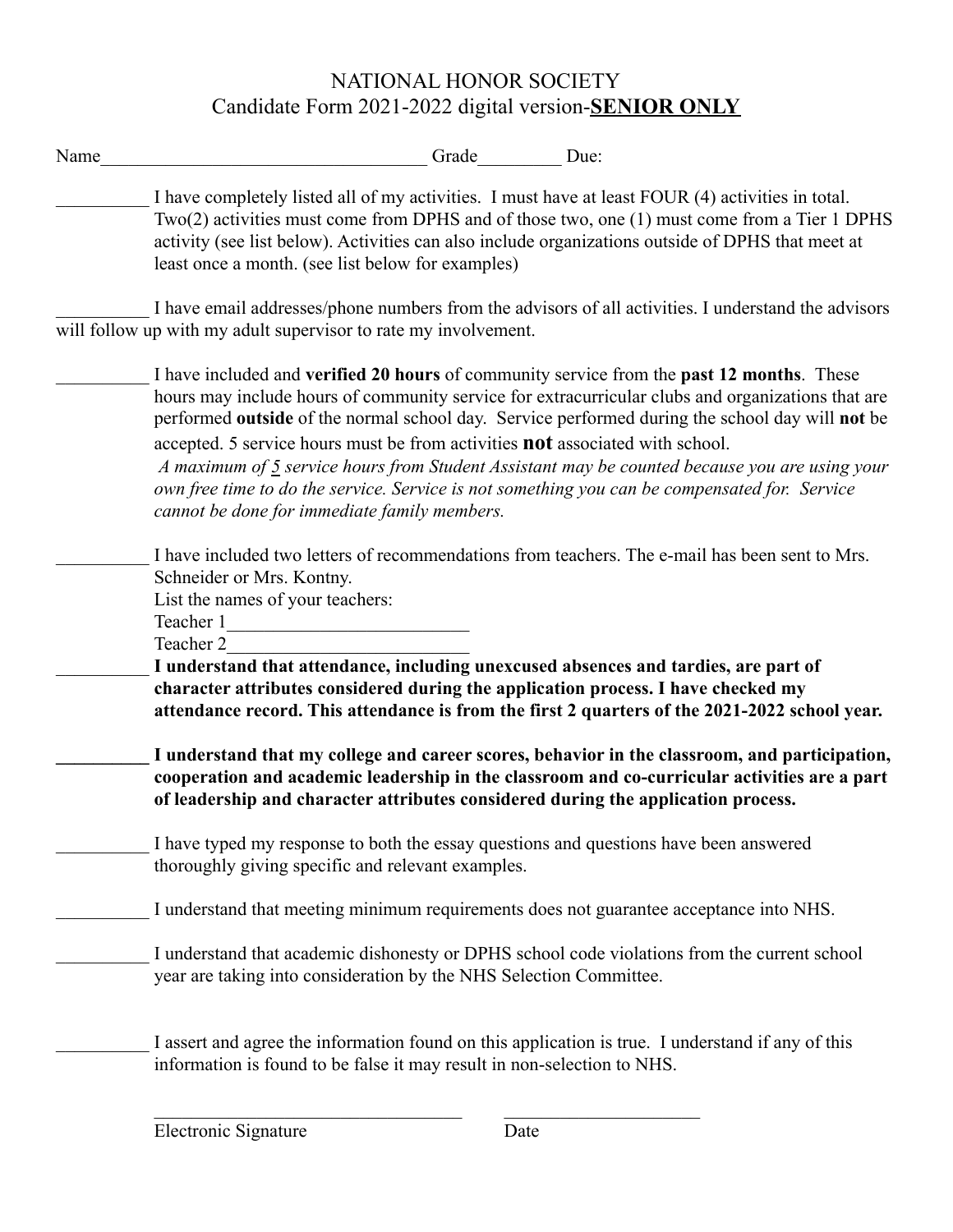#### **ACTIVITIES OF NATIONAL HONOR SOCIETY:**

- 1. Perform a service project or projects of *at least* 30 hours each year. At least 20 must be verified.
- 2. Attend all NHS meetings unless excused by advisor, participate in mandatory service project (to be determined by group in the fall of the year), contribute refreshments as needed, and participate in induction ceremony.
- 3. Represent DPHS at various community service projects.
- 4. Visit organizations as necessary (informational, service).
- 5. Maintain *at least* 3.5 cumulative GPA or face probation/removal.
- 6. Conduct yourself in a manner becoming DPHS as well as NHS.
- 7. Participate in any other services deemed necessary by the advisors.
- 8. Follow all of the chapter bylaws.

#### **PROBATION OR DISMISSAL FROM NHS:**

The Faculty Committee will handle any infractions of NHS rules. It will rule on any incidents documented through **our high school office. Causes for probation or removal pending appearance before the Faculty Committee include:**

- **1. Involvement in a documented activity or incident which goes against our DPHS code of conduct.**
- **2. Involvement in a documented activity or incident which goes our our NHS code of conduct.**

Should a member of NHS disagree with the method of discipline, the member has the option to appeal the decision **using proper procedure as outlined by our national (NHS) constitution.**

If a member resigns and/or is removed from NHS due to low grade point average or disciplinary action, all materials bearing the NHS emblem must be returned to the advisor. All items are the property of NHS until graduation. According to the national charter of NHS, if the pin is not returned, the student will assume financial **obligation for the pin.**

**I HAVE READ THE ABOVE AND I UNDERSTAND THAT BY SIGNING THIS DOCUMENT, I INDICATE AN ACCEPTANCE AND WILLINGNESS TO ABIDE BY THE DE PERE HIGH SCHOOL NATIONAL HONOR SOCIETY RULES. ALSO BY SIGNING THIS, I STATE THAT ALL OF THE INFORMATION ON MY APPLICATION IS CORRECT.**

**I HAVE READ THE LETTER OF INVITE AND UNDERSTAND THAT BY SIGNING THIS DOCUMENT, I INDICATE AN ACCEPTANCE OF THE APPLICATION PROCESS. I understand that meeting the minimum requirements does not guarantee acceptance to NHS.** I understand that a student will be evaluated on his or her involvement in the organizations and will be evaluated on the many facets of a high moral character which include not just community service but also actions in school, such as respect and attitude in the classroom and attendance.

**Applicant's electronic Signature**

**\_\_\_\_\_\_\_\_\_\_\_\_\_\_\_\_\_\_\_\_\_\_\_\_\_\_\_\_\_\_\_\_\_\_\_**

**\_\_\_\_\_\_\_\_\_\_\_\_\_\_\_\_\_\_\_\_\_\_\_\_\_\_\_\_\_\_\_\_\_\_\_**

**\_\_\_\_\_\_\_\_\_\_\_\_\_\_\_\_\_\_\_\_\_\_\_\_\_\_\_\_\_\_\_\_\_\_\_**

**(Parent's electronic Signature – indicating that they have read and understand the above information)**

**Date**

**PLEASE SHARE THIS SIGNED FORM WITH YOUR COMPLETED APPLICATION NO LATER THAN January 20, 2022 by 3:30 PM**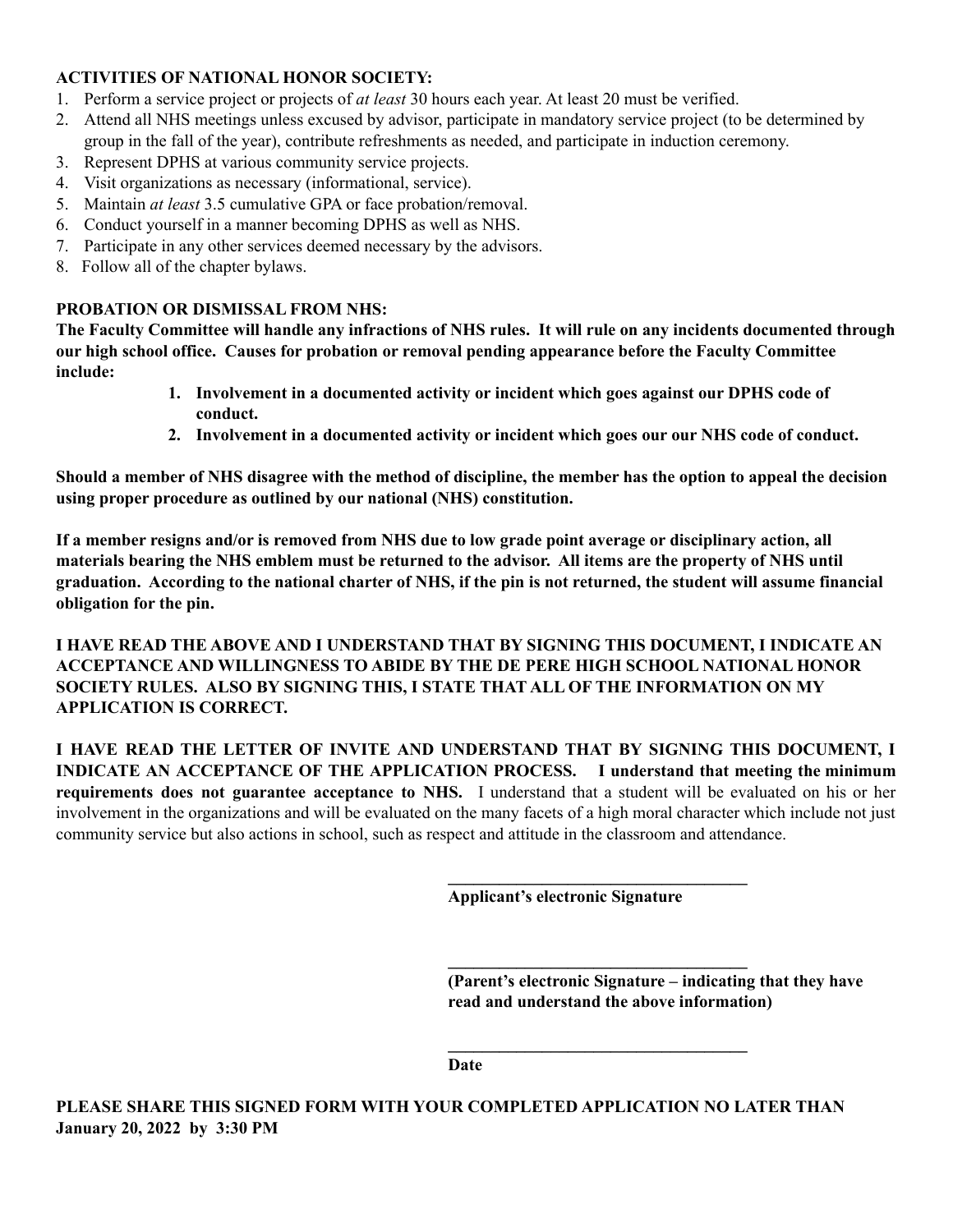#### **De Pere High School Chapter of the National Honor Society**

**Directions:** Please complete all sections. Type or print all information and submit it by the published deadline. Do not be modest. Every bit of information will be used by the Faculty Council to assist with the fair consideration of your candidacy during the selection process.

> **Completion and submission of this form does not guarantee selection.** Should you have questions about this form, please contact Mrs. Schneider or Mrs. Kontny.

## **Leadership:**

Please note the following descriptors we use for our standard of leadership. This list is **NOT** a checklist for this criterion.

A student exercises leadership when he or she:

- -Demonstrates initiatives in promoting school activities.
- -Exercises positive influence on peers in upholding school ideals and spirit.
- -Contributes ideas that improve the civic life of the school.
- -Inspires positive behaviors in others.
- -Demonstrates academic initiative.
- -Successfully holds school offices or positions of responsibility.

| Leadership Role                                                 | Grade<br>Level $(s)^*$ | Activity/Organization  | <b>Supervising Adult</b><br>Name/title | E-mail address of<br>supervising adult |
|-----------------------------------------------------------------|------------------------|------------------------|----------------------------------------|----------------------------------------|
| Led a committee<br>in Student Council<br>to organize a<br>dance | 10th                   | <b>Student Council</b> | Name/title                             | Student fill in                        |
|                                                                 |                        |                        |                                        |                                        |
|                                                                 |                        |                        |                                        |                                        |
|                                                                 |                        |                        |                                        |                                        |

\* Please note: use only 9<sup>th</sup> grade and above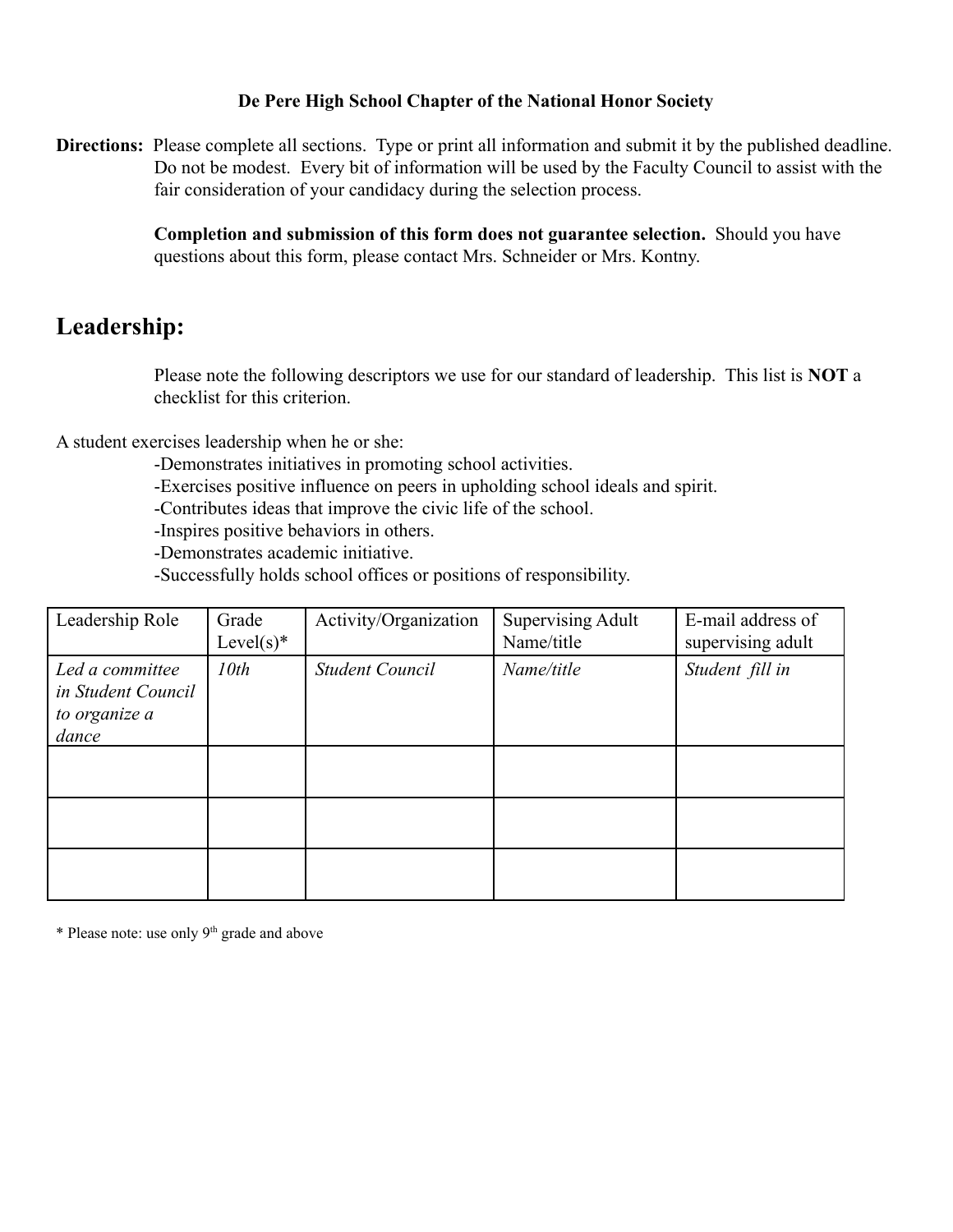### **Service**

-Student must have 20 hours of service minimum.

-Out of the 20 service hours 5 must be from outside of DPHS.

-**Email address are required to verify service hours**

-Service cannot be done for immediate family members or be verified by family members.

-Dates of service hours should be no longer than one year from application due date.

\*If you have forms that are already signed and you can scan in or take a picture, you can also submit those to Mrs. Scheider and Mrs. Kontny

| <b>Activity Name</b>            | Date of Service<br>(Month/Year)<br>*within last 12<br>months | Activity<br>Description | Total<br>Number<br>of<br>Hours | <b>Supervising Adult</b><br>name | E-mail address<br>of supervising<br>adult |
|---------------------------------|--------------------------------------------------------------|-------------------------|--------------------------------|----------------------------------|-------------------------------------------|
| Volunteered at<br>Paul's Pantry | December 2021                                                | Stocked shelves         | $\mathfrak{Z}$                 |                                  | Student may<br>fill this in               |
|                                 |                                                              |                         |                                |                                  |                                           |
|                                 |                                                              |                         |                                |                                  |                                           |
|                                 |                                                              |                         |                                |                                  |                                           |
|                                 |                                                              |                         |                                |                                  |                                           |
|                                 |                                                              |                         |                                |                                  |                                           |
|                                 |                                                              |                         |                                |                                  |                                           |
|                                 |                                                              |                         |                                |                                  |                                           |
|                                 |                                                              |                         |                                |                                  |                                           |
|                                 |                                                              |                         |                                |                                  |                                           |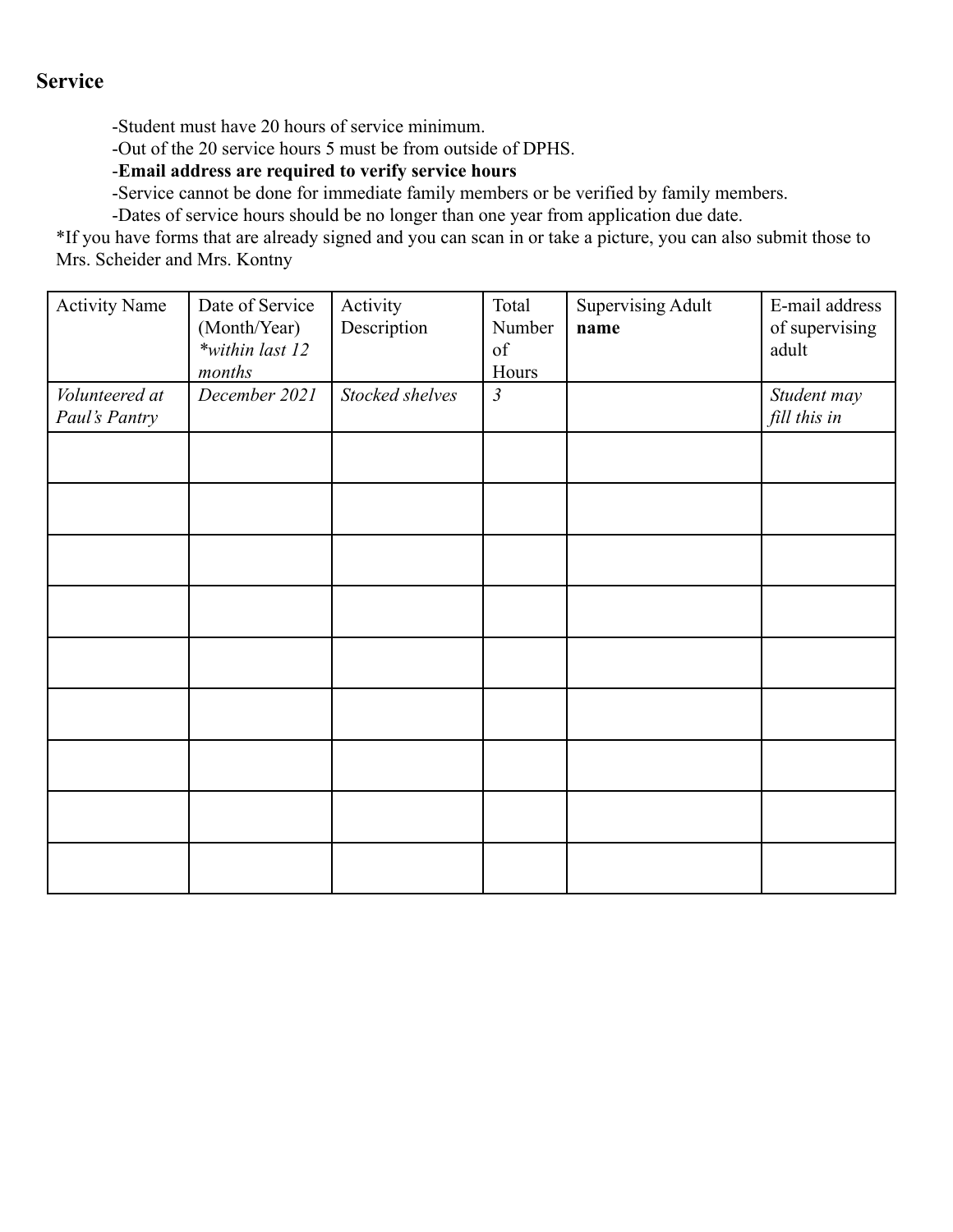### **Community and School Involvement**

-Students must be ACTIVELY involved in four activities in total.

-Two of the four MUST be De Pere High School athletics and clubs. One of these two MUST be from a tier one group (see list below)

-Up to two of the required activities MAY be a club, activity, or sport NOT affiliated with De Pere High School that meets once a month.

-Facility Council reserves the right to consider quality of club and organizational activities in determining selection.

-Facility Council reserves the right to consider the level of involvement by candidate in each activity when determining eligibility. (See list below)

-Activity rating will be completed by the advisor via an email Mrs. Schenider/Mrs. Kontny will send directly to the advisor. They will rate your participation as:

> -In Name Only -Somewhat Active -Active

-Very Active

-Active Leader

| <b>Organization Name</b> | Years involved-<br>can come from<br>2018-2019 or<br>2019-2020<br>school years | Supervising Adult name | E-mail address of supervising<br>adult  |
|--------------------------|-------------------------------------------------------------------------------|------------------------|-----------------------------------------|
| DPHS Woodworking<br>Club | $\overline{2}$                                                                |                        | Student may fill this<br>information in |
|                          |                                                                               |                        |                                         |
|                          |                                                                               |                        |                                         |
|                          |                                                                               |                        |                                         |
|                          |                                                                               |                        |                                         |
|                          |                                                                               |                        |                                         |
|                          |                                                                               |                        |                                         |
|                          |                                                                               |                        |                                         |
|                          |                                                                               |                        |                                         |
|                          |                                                                               |                        |                                         |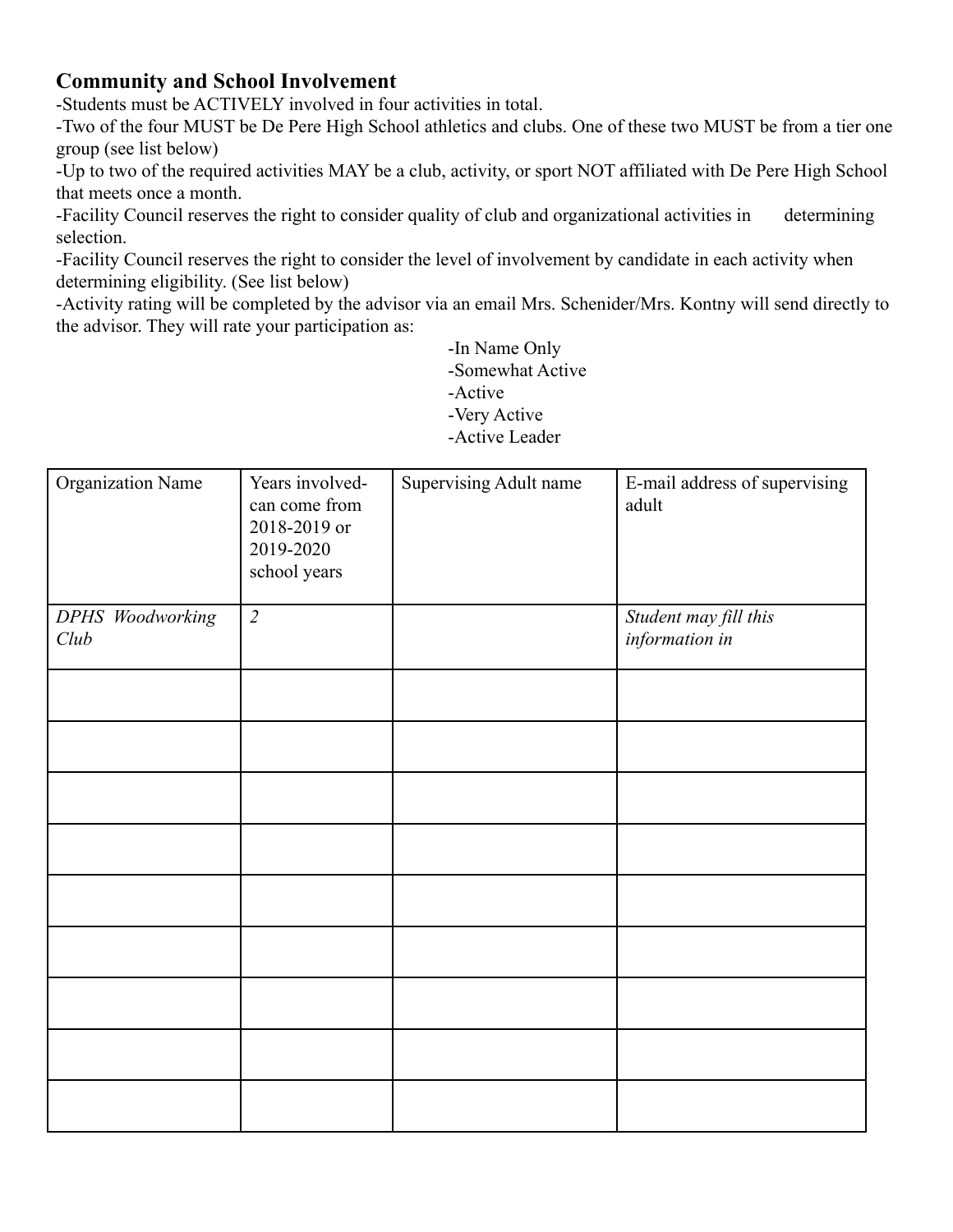For each of the groups listed above, please explain ONE thing you have done in the organization during the 2019-2020 school year.

| Name of organization  | How I participated                               |
|-----------------------|--------------------------------------------------|
| DPHS woodworking club | Helped make cell phone holders for staff members |
|                       |                                                  |
|                       |                                                  |
|                       |                                                  |
|                       |                                                  |

**Essay**- Type the following essays on a separate sheet of paper and should be done in paragraph form. Should be typed.

1. List and describe specific examples of your leadership inside and outside the classroom.

2. Explain a time in which you used your strength of character to stand up for what you believe in or to help someone in need; even when it was not popular or you faced scrutiny.

**COMPLETED APPLICATION DUE NO LATER THAN: January 20, 2022 by 3:30 PM** A shared form OR hard copy needs to be submitted directly to an advisor (Mrs. Schneider E104 or Mrs. Kontny **E101)**

-Student must be ACTIVELY involved in four activities in total.